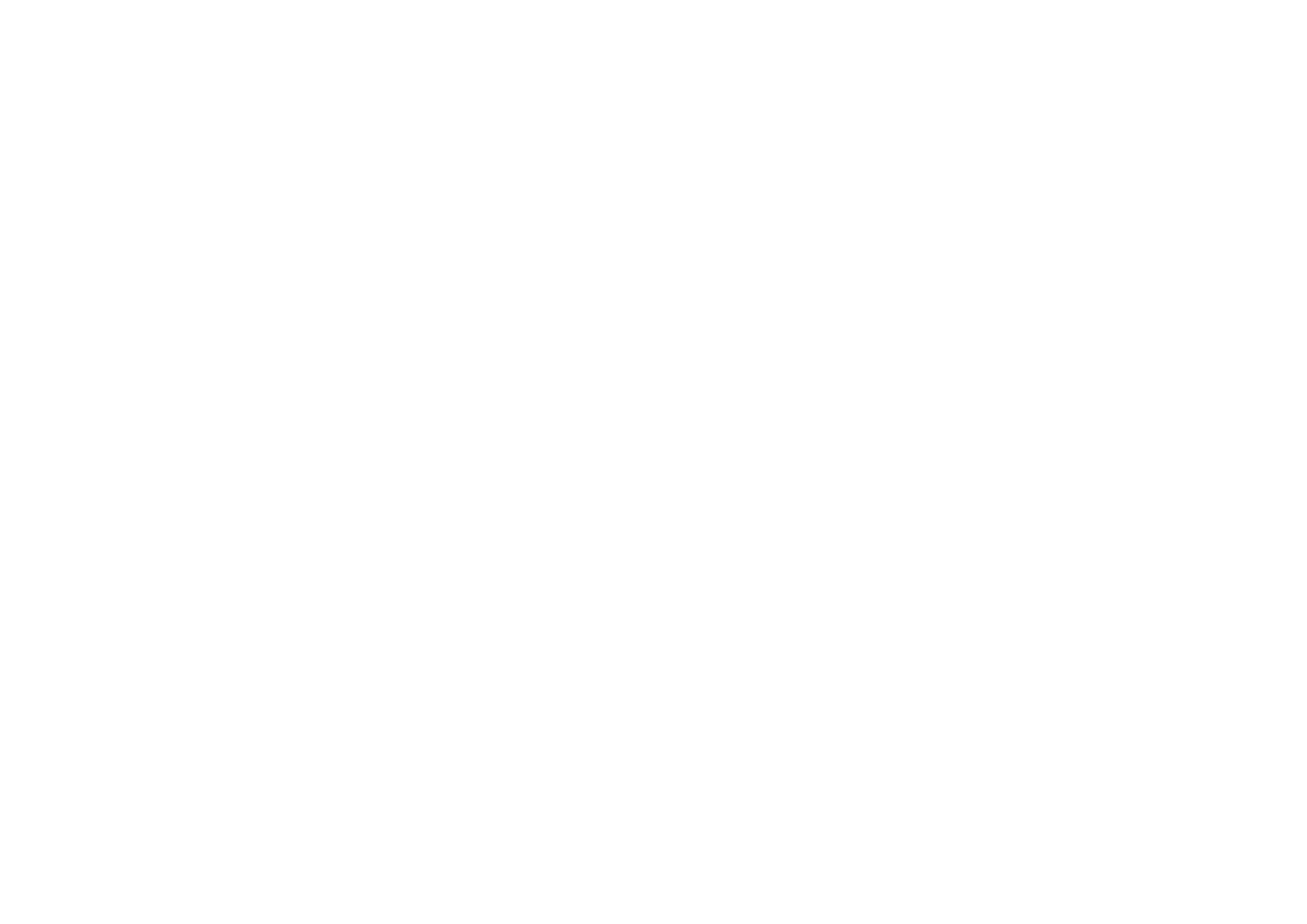he to believe that I could go to the Bar. One of the journalists even me with the late Sir Christopher Staughton at Twenty Essex, which became my home 14 years later. Sir Christopher introduced me to I its wonderful scholarship programme, and suddenly a career at longer seemed fanciful. I will always remember the day my Inner arship letter came through, because it was the same day as Frank that he was being replaced as editor by another Johnson (Boris), and we all sat in the room next to Frank s and cried.

v conversion course at City University, during which time I secured at South Square, the well-known insolvency law and restructuring  $\cdot$  I confess that I had no particular interest in insolvency law at the only a few months into my law studies when I heard about South they o ered very generous funded work-experience (mini-pupil-10 for one week. At the time, I was working through my holidays to d other expenses not covered by my scholarship and so the idea d both do some work experience and earn more than I could for weeks of temp work was extremely attractive!

s lucky and really did enjoy insolvency law. I joined South Square ant (after first, completing the Bar Vocational Course and second, the ten years that followed, I was very privileged to work on some pivencies of the 2000s, and with some of the brightest minds of the Insolvency world.

112, I moved to Twenty Essex to broaden my commercial litigation actice. That decision has been the most significant decision in my essional career to date. Not only have I had the opportunity to do of the type of commercial litigation that I love, and to work closely h one of the Bars greats before his retirement (Iain Milligan QC), I ve been consistently buoyed on by the energy and collaborative nature of Twenty Essex.

lappily, I ve only very occasionally encountered explicit bias. Less appily, unconscious bias against women (both by women and by was extremely prevalent when I started in practice, and is still one of the biggest challenges faced by women today.

I did I overcome this particular challenge? I think for a long time I e misogyny. Although I have always called myself a feminist, I too ted things as they were. That was partly conditioning and partly a

,:'LVERWKDQLPSRUWDQW UHPLQGHUWKDWZHFDQQRWEH FRPSODFHQWDQGDFDOOWR DFWLRQ,WQHHGVWREH FHOHEUDWHGOR&OVRWKDWWKH FDOOWRDFWLRQJRHVRXWWR **HYHURQHQRWMXWWRPHQ** 

> I applied for silk during the 2019 competition and was appointed Queens Counsel on 16 March 2020, just on the eve of the first lock-down. So sadly, I have yet to celebrate properly!

## **Q: What challenges have you faced as a woman in the industry, and how have you overcome them?**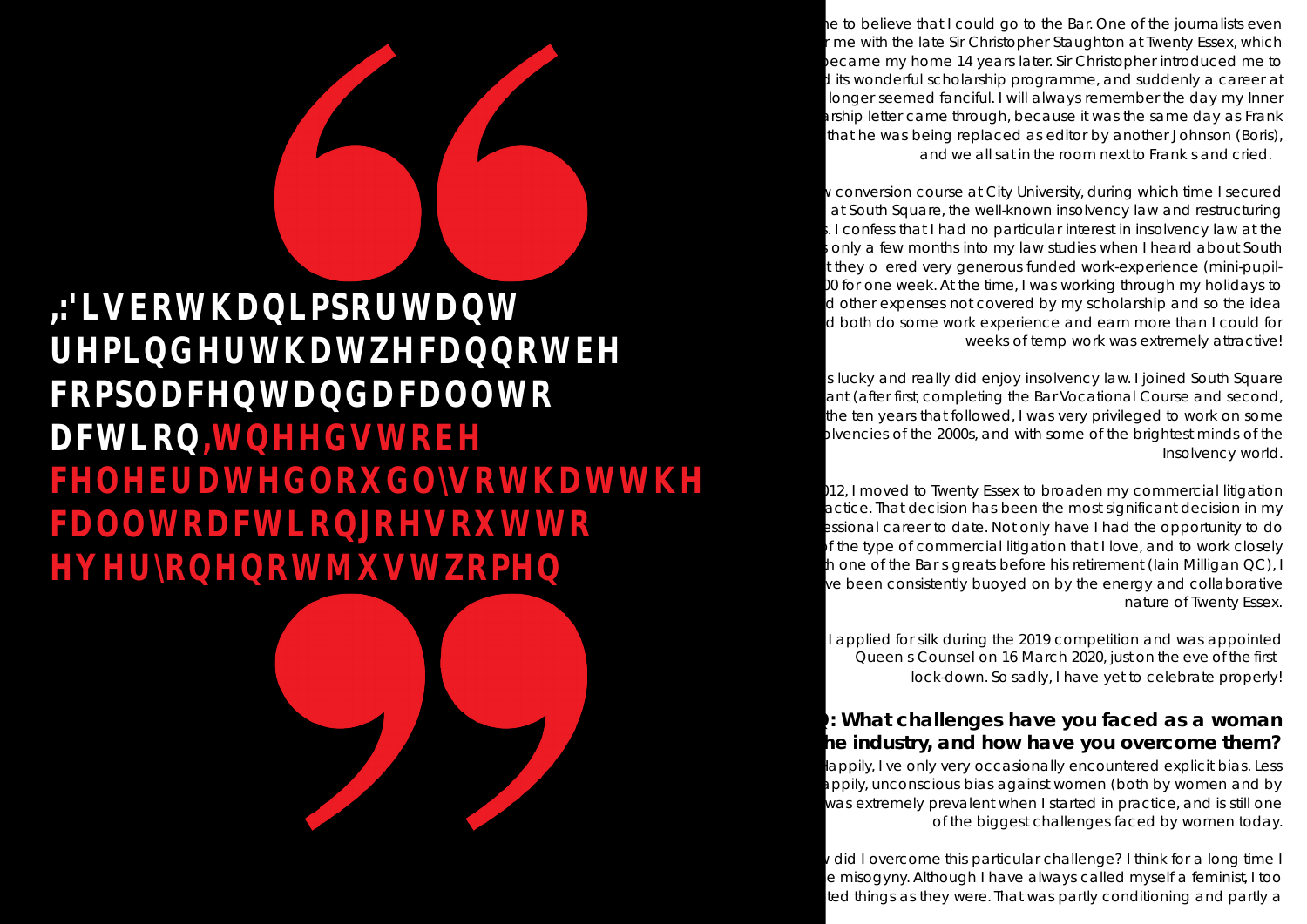result of working in an environment with so few women and even fewer female role models. But, if I am being honest with myself, another important factor was fear; in particular, the fear that I would be accused of playing the "misogyny card", or would be perceived as simply lacking resilience. Even today I still have to check myself. Indeed, when you asked me to do this profile, my instinctive reaction was to say no, because I did not want to put my head above the parapet on these issues.

> So I'm not sure I've overcome the challenge exactly, as much as I've put up with it and survived, and sometimes even thrived. The reason I survived and thrived was because I had a strong support structure, and in particular, tremendous help from both male and female members of our industry. It was this support that made me stay at the Bar, and helped me to take silk in 2020.

## **Q: What advice would you give to other women in the industry building their careers?**

## **Q: What women have supported or inspired you throughout your career and why?**

**A:** When I started, the Commercial Bar had very few women, and even fewer obvious female role models, but it was inspiring to watch from afar the career trajectory of women such as Dame Elizabeth Gloster and Sonia Tolaney QC. In terms of direct support, that inevitably came primarily from men within my Chambers. The three men that I am most grateful to are Martin Pascoe QC, Stephen Atherton QC and Christopher Theobald. They never stopped believing in me, even during those difficult times when I may not have been following my tip to believe in myself. Without that support, I'm doubtful whether I would ever have applied for silk or be as happy as I now am with my career.



**A:** Building on the things I definitely got wrong, and the things I might have got right, my "top tips" are:

•Believe in yourself. It's a challenging industry, and unless you know your own selfworth, it will be even more challenging, and frustrating. happy, so you need to define it for yourself, and redefine it along the way. •Remember you're not alone. When you have a wobble, or a set-back of any kind, it's always best to share. There are so many wonderful people at the senior end of the industry, and they are there to help. You only need to ask. •Make friends with your peers in all parts of the industry. By making friends with your peers, you not only build a support structure which will be there for your entire career, but all aspects of work will become so much more enjoyable. •Trust your instincts. Nowadays, inappropriate conduct towards •Find your own definition of success. Success should be defined by what makes you feel

women tends to be more subtle and difficult to address or call out, especially as a junior female in the industry. If something feels wrong or inappropriate, it probably is. Speak to a senior mentor and address the problem sooner rather than later.

**Remember you're not alone. When you have a wobble, or a set-back of any kind, it's always best to share. There are so many wonderful people at the senior end of the industry, and they are there to help. You only need to ask.**